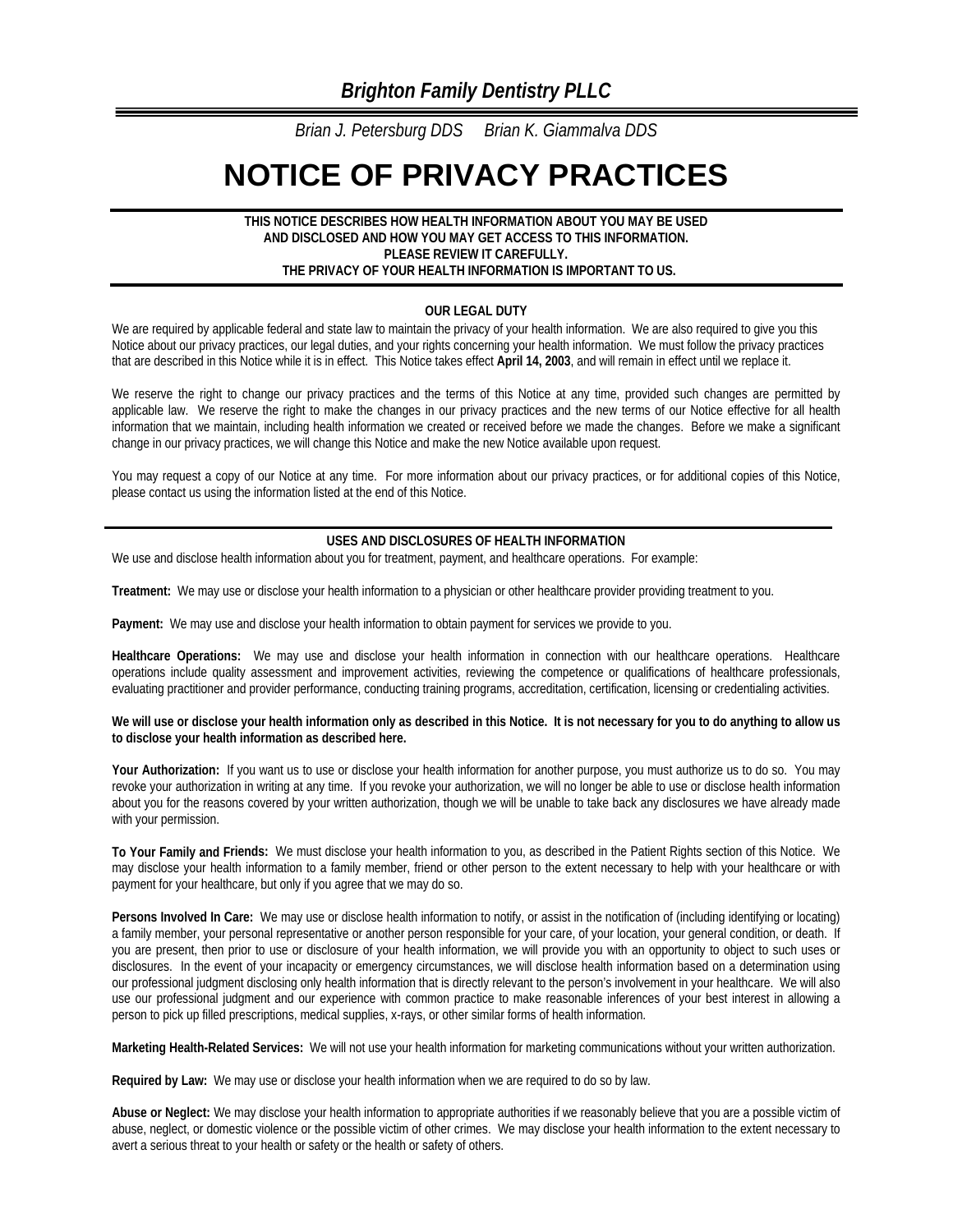activities. We may disclose to correctional institution or law enforcement official having lawful custody of protected health information of inmate or patient under certain circumstances. **National Security:** We may disclose to military authorities the health information of Armed Forces personnel under certain circumstances. We may disclose to authorized federal officials health information required for lawful intelligence, counterintelligence, and other national security

**Appointment Reminders:** We may use or disclose your health information to provide you with appointment reminders (such as voicemail messages, postcards, or letters).

### **PATIENT RIGHTS**

**ccess:** You have the right to look at or get copies of your health information, with limited exceptions. You may request that we provide copies **A** in a format other than photocopies. We will use the format you request unless we cannot practicably do so. (You must make a request in writing to obtain access to your health information. You may obtain a form to request access by using the contact information listed at the end of this Notice. You may also request access by sending us a letter to the address at the end of this Notice. If you request copies, we may alternative format, we will charge a cost-based fee for providing your health information in that format. If you prefer, we will prepare a summary charge you a reasonable fee to locate and copy your health information, and postage if you want the copies mailed to you. If you request an or an explanation of your health information for a fee. Contact us using the information listed at the end of this Notice for a full explanation of our fee structure.)

information for purposes, other than treatment, payment, healthcare operations and certain other activities, for the last 6 years, but not before April 14, 2003. If you request this accounting more than once in a 12-month period, we may charge you a reasonable, cost-based fee for responding to these additional requests. **Disclosure Accounting:** You have the right to receive a list of instances in which we or our business associates disclosed your health

make a request for restrictions, you must submit your request in writing. **Restriction:** You have the right to request that we place additional restrictions on our use or disclosure of your health information. We are not required to agree to these additional restrictions, but if we do, we will abide by our agreement (except in an emergency). If you would like to

be handled under the alternative means or location you request. If you would like to make a request for alternative communication, you must submit your request in writing. **Alternative Communication:** You have the right to request that we communicate with you about your health information by alternative means or to alternative locations. Your request must specify the alternative means or location, and provide satisfactory explanation how payments will

**Amendment:** You have the right to request that we amend your health information. Your request must be in writing, and it must explain why the information should be amended. We may deny your request under certain circumstances.

**lectronic Notice:** If you receive this Notice on our Web site or by electronic mail (e-mail), you are entitled to receive this Notice in written **E** form.

### **QUESTIONS AND COMPLAINTS**

If you want more information about our privacy practices or have questions or concerns, please contact us.

If you are concerned that we may have violated your privacy rights, or you disagree with a decision we made about access to your health formation or in response to a request you made to amend or restrict the use or disclosure of your health information or to have us in communicate with you by alternative means or at alternative locations, you may complain to us using the contact information listed at the end of this Notice. You also may submit a written complaint to the U.S. Department of Health and Human Services. We will provide you with the address to file your complaint with the U.S. Department of Health and Human Services upon request.

We support your right to the privacy of your health information. We will not retaliate in any way if you choose to file a complaint with us or with the U.S. Department of Health and Human Services.

Contact Officer: **Brian K. Giammalva DDS** 

Telephone: **(810) 227-4224** Fax: **(810) 227-4660**

Address: **8641 West Grand River Suite 6 Brighton MI 48116**

E-mail: **drgiammalva@comcast.net**

This Form is educational only, does not constitute legal advice, and covers only federal, not state, law (August 14, 2002).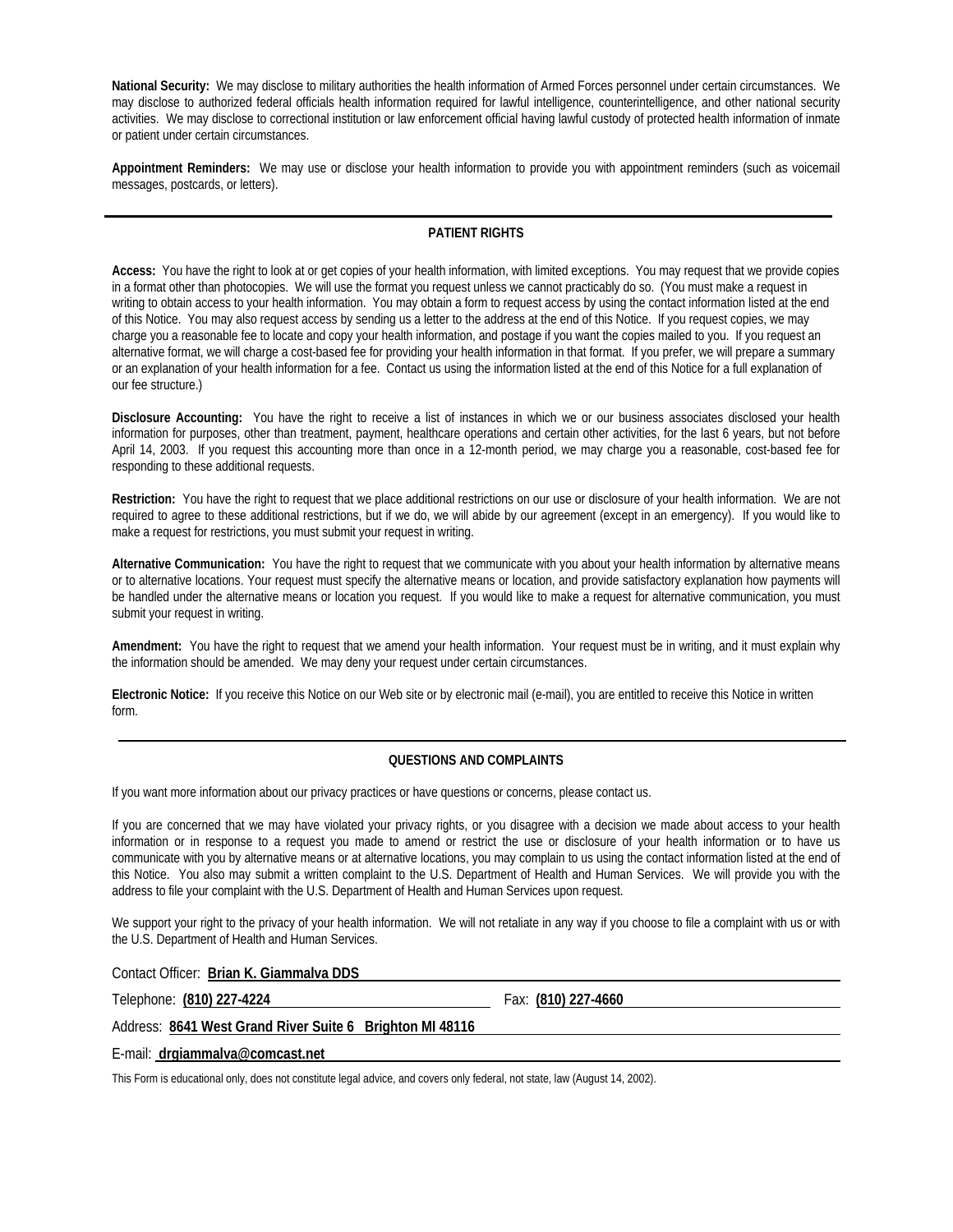**Brighton Family Dentistry PC** 

Brian J. Petersburg DDS PC Brian K. Giammalva DDS

# **ACKNOWLEDGEMENT OF RECEIPT OF NOTICE OF PRIVACY PRACTICES**

\*\*You May Refuse to Sign This Acknowledgement\*\*

I have received a copy of this office's Notice of Privacy Practices.

{Please Print Patient Name}

{Signature}

{Date}

If this Acknowledgement is signed by a personal representative on behalf of the patient, please complete the following:

{Personal Representative's Name}

{Relationship to Patient}

**For Office Use Only** 

We attempted to obtain written acknowledgement of receipt of our Notice of Privacy Practices, but acknowledgement could not be obtained because:

 $\Box$  Individual refused to sign

Communications barriers prohibited obtaining the acknowledgement

An emergency situation prevented us from obtaining acknowledgement

□ Other (Please Specify)

This Form is educational only, does not constitute legal advice, and covers only federal, not state, law (August 14, 2002).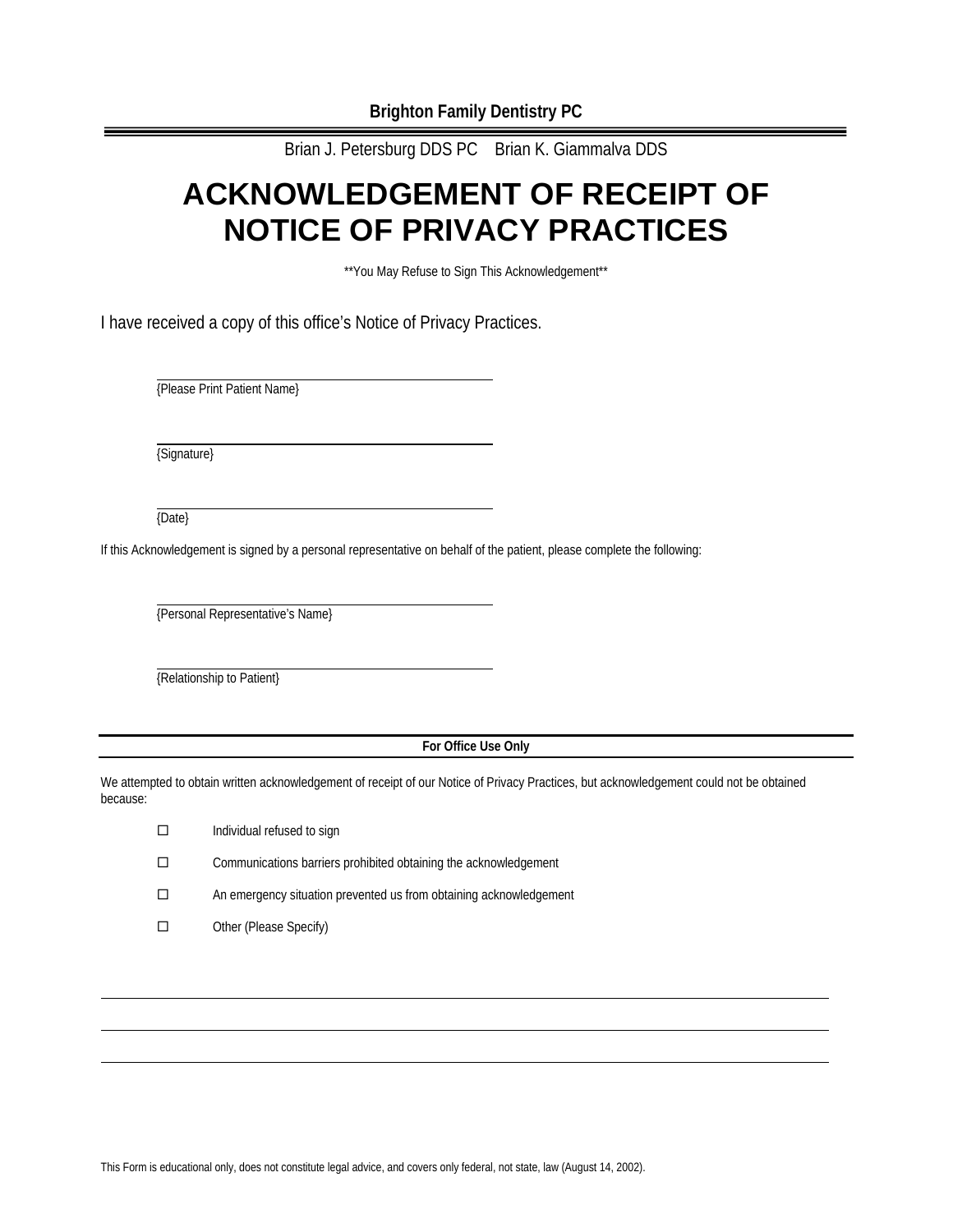# *Brighton Family Dentistry PLLC*

*Brian J. Petersburg DDS Brian K. Giammalva DDS* 

# **CONSENT FOR USE AND DISCLOSURE OF HEALTH INFORMATION**

## **SECTION A: PATIENT GIVING CONSENT**

Patient Name:

Address:

Telephone: {Home} {Work} {Cell}

Social Security Number:

## **SECTION B: TO THE PATIENT**—**PLEASE READ THE FOLLOWING STATEMENTS CAREFULLY.**

**Purpose of Consent**: By signing this form, you will consent to our use and disclosure of your protected health information to carry out treatment, payment activities, and healthcare operations. We provide this form to comply with the Health Insurance Portability and Accountability Act of 1996 (HIPPA).

**Notice of Privacy Practices**: You have the right to read our Notice of Privacy Practices before you decide whether to sign this Consent. Our Notice provides a description of our treatment, payment activities, and healthcare operations, of the uses and disclosures we may make of your protected health information, and of other important matters about your protected health information. A copy of our Notice is posted in our office. We encourage you to read it carefully and completely before signing this Consent.

We reserve the right to change our privacy practices as described in our Notice of Privacy Practices. If we change our privacy practices, we will post a revised Notice of Privacy Practices, which will contain the changes. Those changes may apply to any of your protected health information that we maintain.

You may obtain a copy of our Notice of Privacy Practices, including any revisions of our Notice, at any time by contacting our office.

**Right to Revoke**: You will have the right to revoke this Consent at any time by giving us written notice of your revocation submitted to our office. Please understand that revocation of this Consent will *not* affect any action we took in reliance on this Consent before we received your revocation, and that we may decline to treat you or to continue treating you if you revoke this Consent.

#### **SIGNATURE**

I have had full opportunity to read and consider the contents of this Consent form and your Notice of Privacy Practices. I understand that, by signing this Consent form, I am giving my consent to your use and disclosure of my protected health information to carry out treatment, payment activities and heath care operations.

|                                                                                                                                                                                                                                      | Date:                                                                                          |  |  |  |
|--------------------------------------------------------------------------------------------------------------------------------------------------------------------------------------------------------------------------------------|------------------------------------------------------------------------------------------------|--|--|--|
|                                                                                                                                                                                                                                      | give my permission for the practice to discuss my treatment and/or financial information with: |  |  |  |
|                                                                                                                                                                                                                                      | My spouse______ My parent/guardian_____ My personal representative_____                        |  |  |  |
| If this Consent is signed by a personal representative on behalf of the patient, complete the following:                                                                                                                             |                                                                                                |  |  |  |
|                                                                                                                                                                                                                                      |                                                                                                |  |  |  |
| Relationship to Patient: <u>contract the contract of the contract of the contract of the contract of the contract of the contract of the contract of the contract of the contract of the contract of the contract of the contrac</u> |                                                                                                |  |  |  |
| Witness (Practice Representative):                                                                                                                                                                                                   |                                                                                                |  |  |  |

**YOU ARE ENTITLED TO A COPY OF THIS CONSENT AFTER YOU SIGN IT. Include completed Consent in the patient's chart.**